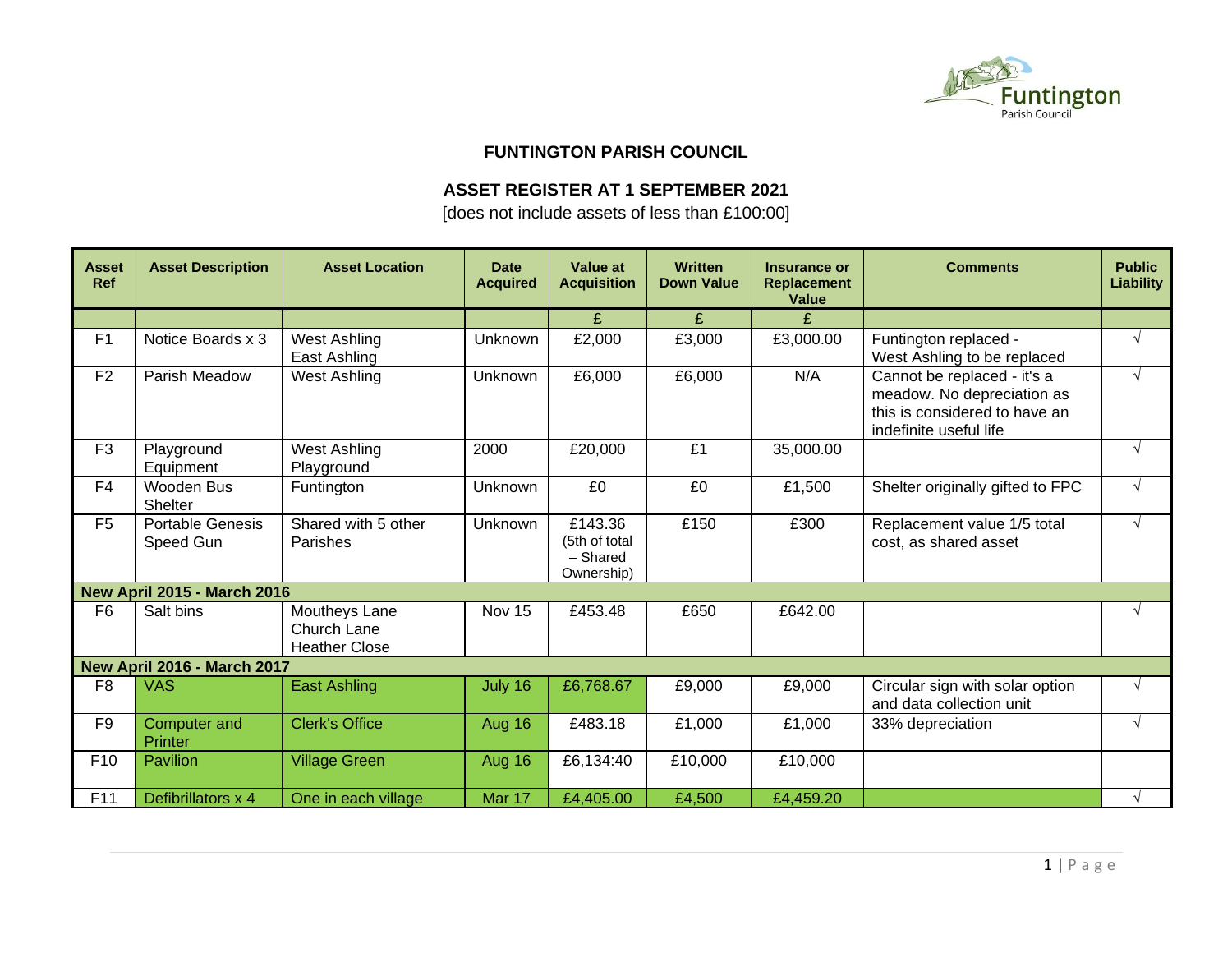

#### **FUNTINGTON PARISH COUNCIL**

## **ASSET REGISTER AT 1 SEPTEMBER 2021**

[does not include assets of less than £100:00]

| <b>Asset</b><br><b>Ref</b> | <b>Asset Description</b>              | <b>Asset Location</b>    | <b>Date</b><br><b>Acquired</b> | <b>Value at</b><br><b>Acquisition</b> | <b>Written</b><br><b>Down Value</b> | Insurance or<br><b>Replacement</b><br>Value   | <b>Comments</b>                                                        | <b>Public</b><br><b>Liability</b> |  |  |
|----------------------------|---------------------------------------|--------------------------|--------------------------------|---------------------------------------|-------------------------------------|-----------------------------------------------|------------------------------------------------------------------------|-----------------------------------|--|--|
|                            |                                       |                          |                                | £                                     | £                                   | £                                             |                                                                        |                                   |  |  |
| F <sub>12</sub>            | <b>Defibrillators</b><br>Cases x 4    | One in each village      | Mar 17                         | £1,500                                | £2,000                              | £1,980                                        |                                                                        |                                   |  |  |
|                            | <b>New April 2017 - March 2018</b>    |                          |                                |                                       |                                     |                                               |                                                                        |                                   |  |  |
| F <sub>12</sub>            | <b>Fingerposts</b>                    | <b>Across the Parish</b> | <b>Mar 18</b>                  | £4,530                                | N/A                                 | <b>Would be</b><br>replaced by<br><b>WSCC</b> | <b>Refurbishment of existing posts</b><br>- posts do not belong to FPC | √                                 |  |  |
|                            | <b>New April 2018 - March 2019</b>    |                          |                                |                                       |                                     |                                               |                                                                        |                                   |  |  |
| F <sub>13</sub>            | <b>Finger Posts</b>                   | <b>Across the Parish</b> | April 18                       | £2,270                                | N/A                                 | <b>Would be</b><br>replaced by<br><b>WSCC</b> | Refurbishment of existing posts<br>- posts do not belong to FPC        | $\sqrt{ }$                        |  |  |
| F <sub>14</sub>            | <b>Fingerposts</b>                    | <b>Across the Parish</b> | Nov 18                         | £1,590                                | N/A                                 | <b>Would be</b><br>replaced by<br><b>WSCC</b> | Refurbishment of existing posts<br>- posts do not belong to FPC        | $\sqrt{ }$                        |  |  |
| F <sub>15</sub>            | Mobile SID and<br>Post                | <b>Across the Parish</b> | Nov 18                         | £4,447.10                             | £6,000                              | £6,000                                        |                                                                        | $\sqrt{ }$                        |  |  |
| F <sub>16</sub>            | Signage - ice road                    |                          | Nov 18                         | £239.85                               | £350                                | £350                                          |                                                                        |                                   |  |  |
|                            | <b>Notice Board</b>                   | Funtington               | Feb 19                         | £2,585.00                             | £2,585                              | £2,585                                        | Replacement of existing Board                                          | $\sqrt{ }$                        |  |  |
|                            | <b>New April 2019 - March 2020</b>    |                          |                                |                                       |                                     |                                               |                                                                        |                                   |  |  |
| F <sub>16</sub>            | Mobile SID & Post                     | <b>Across the Parish</b> | Oct 19                         | £3,895.00                             | £4,000                              | £4,000                                        |                                                                        | $\sqrt{ }$                        |  |  |
| F17                        | <b>VAS Post</b>                       | <b>Across the Parish</b> | Oct 19                         | £293.22                               | £350                                | £350                                          |                                                                        |                                   |  |  |
| F <sub>18</sub>            | <b>SID Post and</b><br><b>Bracket</b> | <b>Across the Parish</b> | Dec 19                         | £394.00                               | £400                                | £400                                          |                                                                        | $\sqrt{ }$                        |  |  |
|                            | <b>New April 2020 - March 2021</b>    |                          |                                |                                       |                                     |                                               |                                                                        |                                   |  |  |
| F <sub>19</sub>            | Pavilion<br>Equipment                 | The Dell                 | <b>Jul 20</b>                  | £625.80                               | £800                                | £800                                          |                                                                        | $\sqrt{ }$                        |  |  |
| F <sub>20</sub>            | <b>Bollards</b>                       | Across the Parish        | <b>Jul 20</b>                  | £3,209.99                             | £3,500                              | £5,000                                        |                                                                        |                                   |  |  |
| F21                        | <b>Benches</b>                        | The Dell                 | Nov 20                         | £2,363.20                             | £2,700                              | £2,700                                        |                                                                        |                                   |  |  |